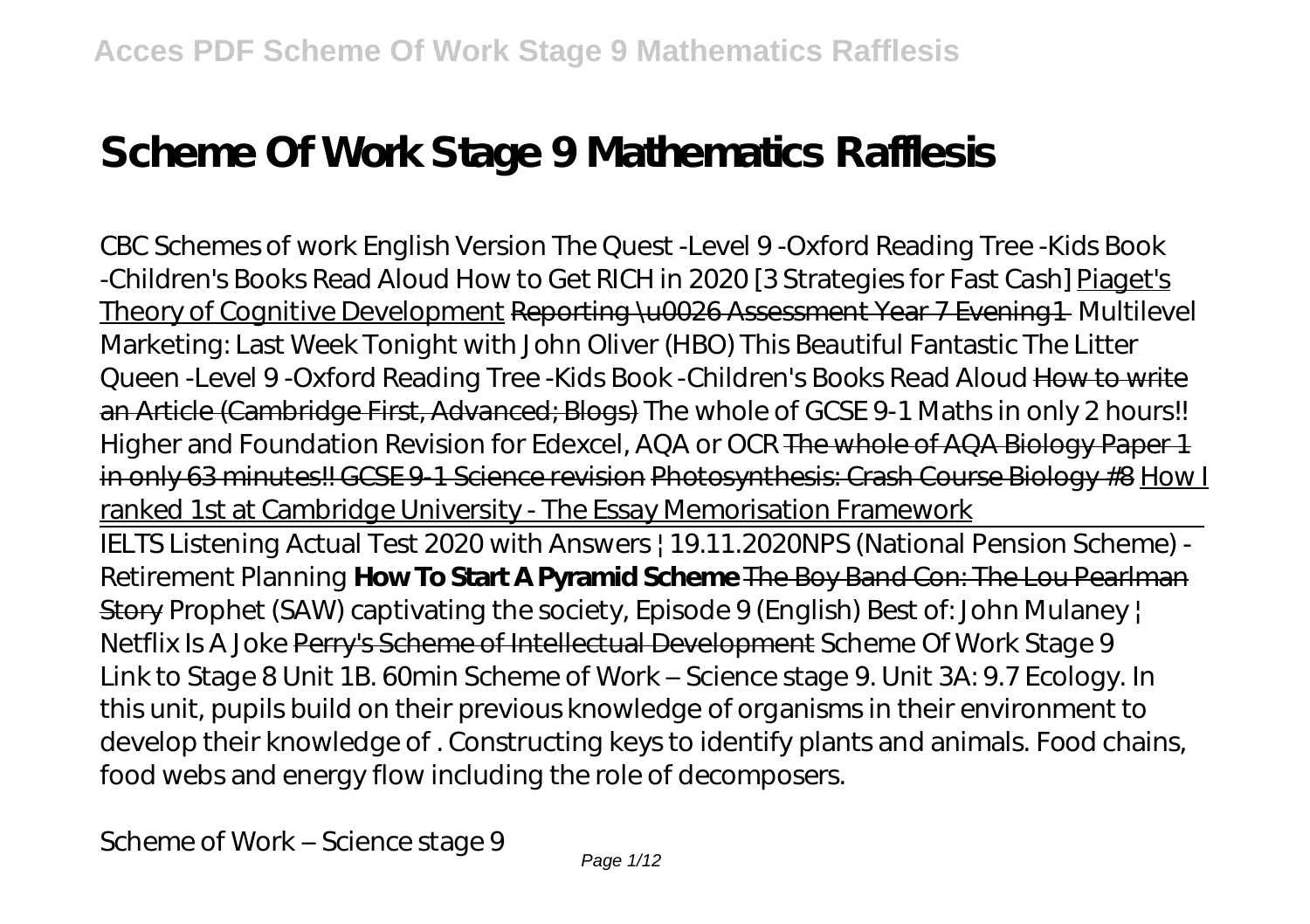Stage 9: Page 1. Secondary Scheme of Work: Stage 9. Unit Lessons Key 'Build a Mathematician' (BAM) Indicators Essential knowledge. Calculating 14 Calculate with roots and integer indices Manipulate algebraic expressions by expanding the product of two binomials Manipulate algebraic expressions by factorising a quadratic expression of the form  $x^2$  + bx + c Understand and use the gradient of a straight line to solve problems Solve two linear simultaneous equations algebraically ...

# *Secondary Scheme of Work: Stage 9 - Parkwood Academy*

(DOC) Scheme of Work Science Stage 9.v | andrie metaluriawan - Academia.edu Academia.edu is a platform for academics to share research papers.

#### *(DOC) Scheme of Work Science Stage 9.v | andrie ...*

GCSE Science (9-1) AQA GCSE Science: Schemes of Work AQA 5-year scheme of work leading to Combined Science GCSE AQA 5-year scheme of work leading to Separate Science ...

# *Secondary | Science | GCSE Science 9-1 | Schemes of Work ...*

Download schemes of work from the relevant syllabus page on Teacher Support. Coming soon ! Look out for the new schemes of work to support the latest revised syllabuses for first assessment in 2020 from April 2018.

#### *Schemes of work*

The scheme of work consists of 14 stages. Assessments are provided for each stage and you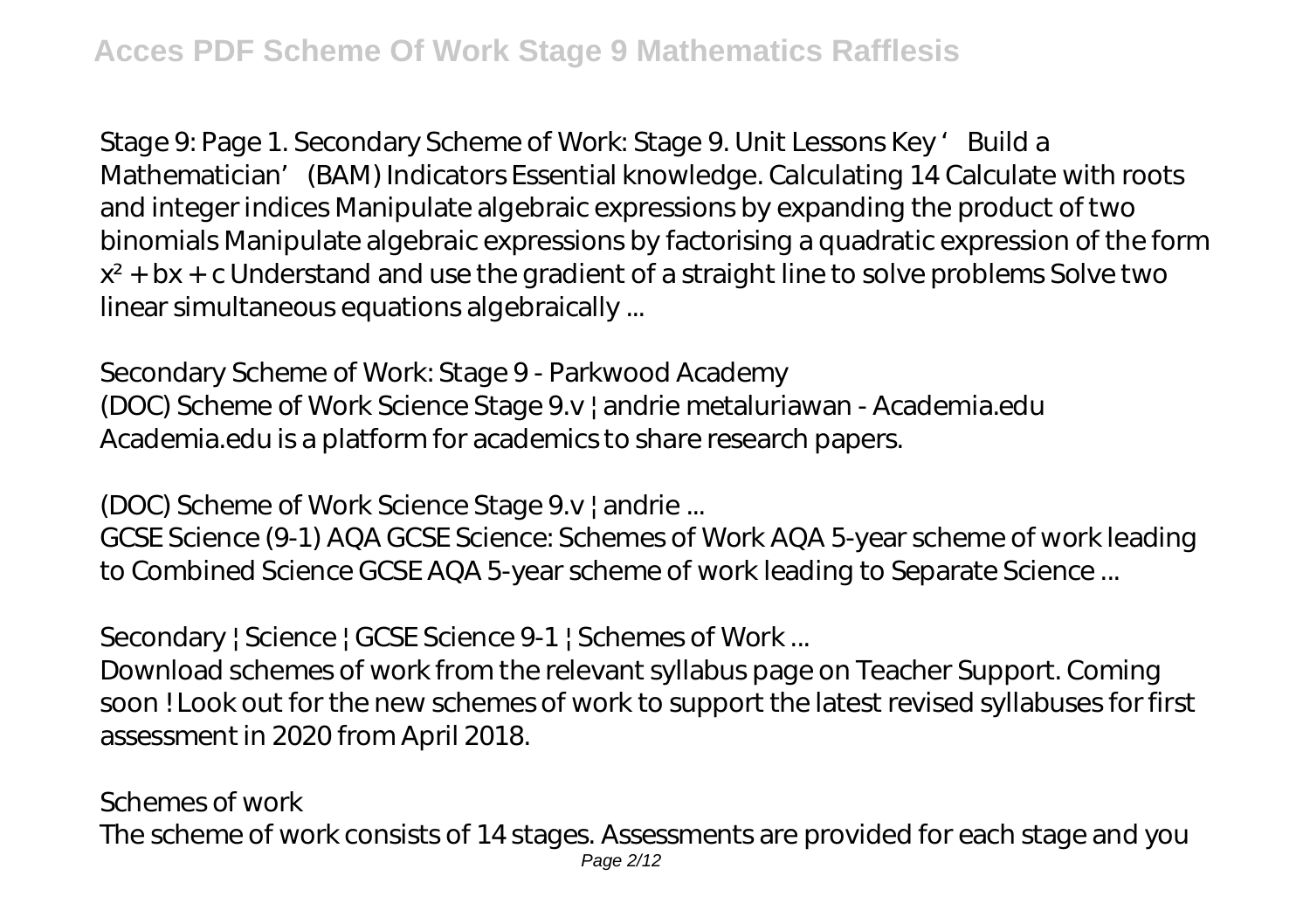should pass one stage, with a score of 80% or above, before moving onto the next. Stages 1-10 will cover all of the topics for Maths Foundation GCSE. Stages 11-14 are for Higher GCSE only.

#### *Maths Genie - Scheme of Work*

Key Stage: 3 YEAR: 9 DURATION: 6 LESSONS AIM: Pupils will focus on replicating and developing techniques as well as implementing and refinin g strategic play to outwit opponents. Pupils will be able to demonstrate the essential elements of attack an d defence. In net games, it is the player aim to get the ball to land in the target

# *Scheme of Work: Badminton Key Stage: 3 YEAR: 9 DURATION: 6 ...*

The Spring schemes of learning will be updated to include the recap steps and additional guidance by the end of November. For anyone planning ahead, please use the lesson by lesson progression documents. Thank you for your patience. Lesson-by-lesson overviews 2020/21. Our Lesson-by-lesson overviews are here! Year 1. Year 2. Year 3. Year 4.

#### *Primary SOL | White Rose Maths | Primary Schemes of Learning*

Here you'll find classroom resources, PowerPoint presentations, lesson plans and teaching ideas for students from Year 7 to Year 11. You'll also find schemes of work for post-16 students. Choose from a range of materials that have been created, used and reviewed by fellow teachers.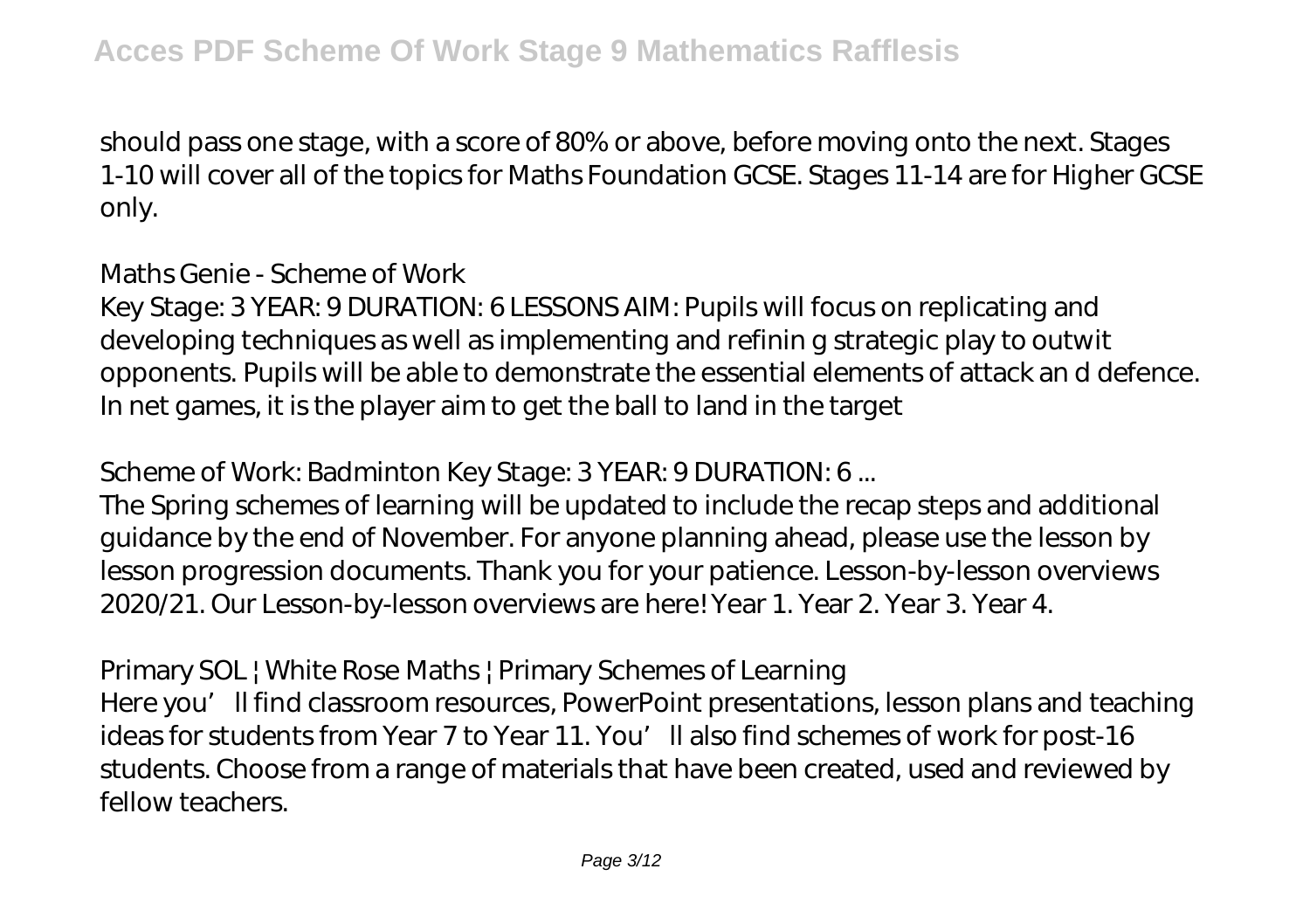# *Secondary School Teaching Resources: KS3, GCSE and Beyond ...*

Key Stage 3/4 Schemes of work for the 2014 curriculum And a framework for assessment based on the Kangaroo Maths BAM Indicators. These schemes of work are based on a model of progression which is part of a wider picture. They are designed to be used according to the prior attainment of students at primary school, and the way in which they are ...

# *Kangaroo Maths - Kenny's Pouch*

I designed the Key Stage 3 and GCSE schemes of work to be just that. They are fully aligned with the current specifications and are suitable for study across all UK examination boards including Edexcel, AQA, WJEC and OCR. The schemes provide a long and medium term plan for the entire Key Stage 3, Foundation and Higher GCSE courses.

#### *Mathematics Schemes of Work - Mr-Mathematics.com*

A scheme of work produced as optional guidance from the Qualifications and Curriculum Authority (QCA) to support the teaching of science at Key Stages One and Two (students aged 5-11), and intended to cover all the requirements of the 2000 National Curriculum programme of study. ContextWhile the scheme of work is intended to be "a comprehensive and stimulating basis for schools planning ...

# *Key Stages One and Two Schemes of Work - Science | STEM*

Cutting edge scheme of work for lessons using dance movies as a stimulus. Cutting edge scheme of work for lessons using dance movies as a stimulus. International; ... Key Stage 3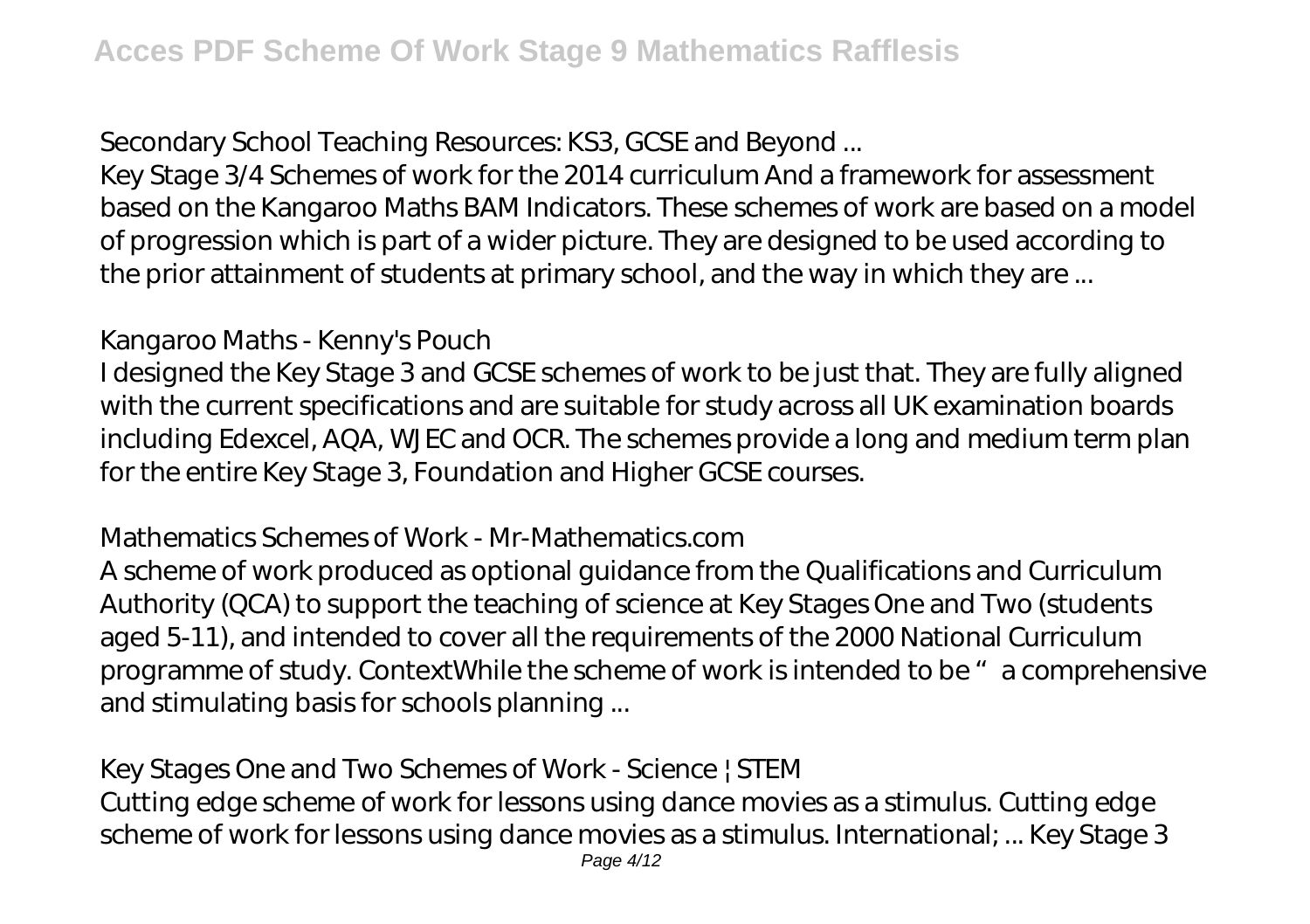Dance Scheme of Work. FREE (2) kb1989 Assessment for Learning Peer-Assessment Sheets. FREE (1) kb1989 Feedback Sandwich Sheet (Good for Sport Education) FREE (0)

#### *Key Stage 3 Dance Scheme of Work | Teaching Resources*

throughout Year 9 KS3 Scheme of Work – MATHEMATICS Year 7 Topic(s) Content Term 1 Module 1 Number, including primes highest common factor lowest common multiple. Patterns and numbers. Expressions and brackets Fractions, decimals and percentages and their equivalencies. BODMAS, estimating and using a calculator. Term 2 Module 2

#### *THE HARVEY GRAMMAR SCHOOL*

It is a 7 week scheme of work aimed at between E3-L2, as it can be differentiated. I have also included the lesson plans that go with the scheme. Editor' snote Although written for a Key Stage 3/4 school setting this would work well as a way of embedding Functional English into a vocational childcare course or a family learning situation.

#### *Scheme of work | Skillsworkshop*

Year 9: Units. Schemes of Work. Resources & NC Guidance. Unit 13: Office 97, 35kb/3 pages, 4/9/02, french\_sow\_y9 ks3\_u13.doc; Unit 13: Ca Va? Unit 14: Office 97, 43kb/6 pages, 4/9/02, french\_sow\_y9 ks3\_u14.doc; Unit 14: Deja; Unit 15: Office 97, 46kb/5 pages, 4/9/02, french\_sow\_y9\_u15.doc

*Schemes of Work - The Grid*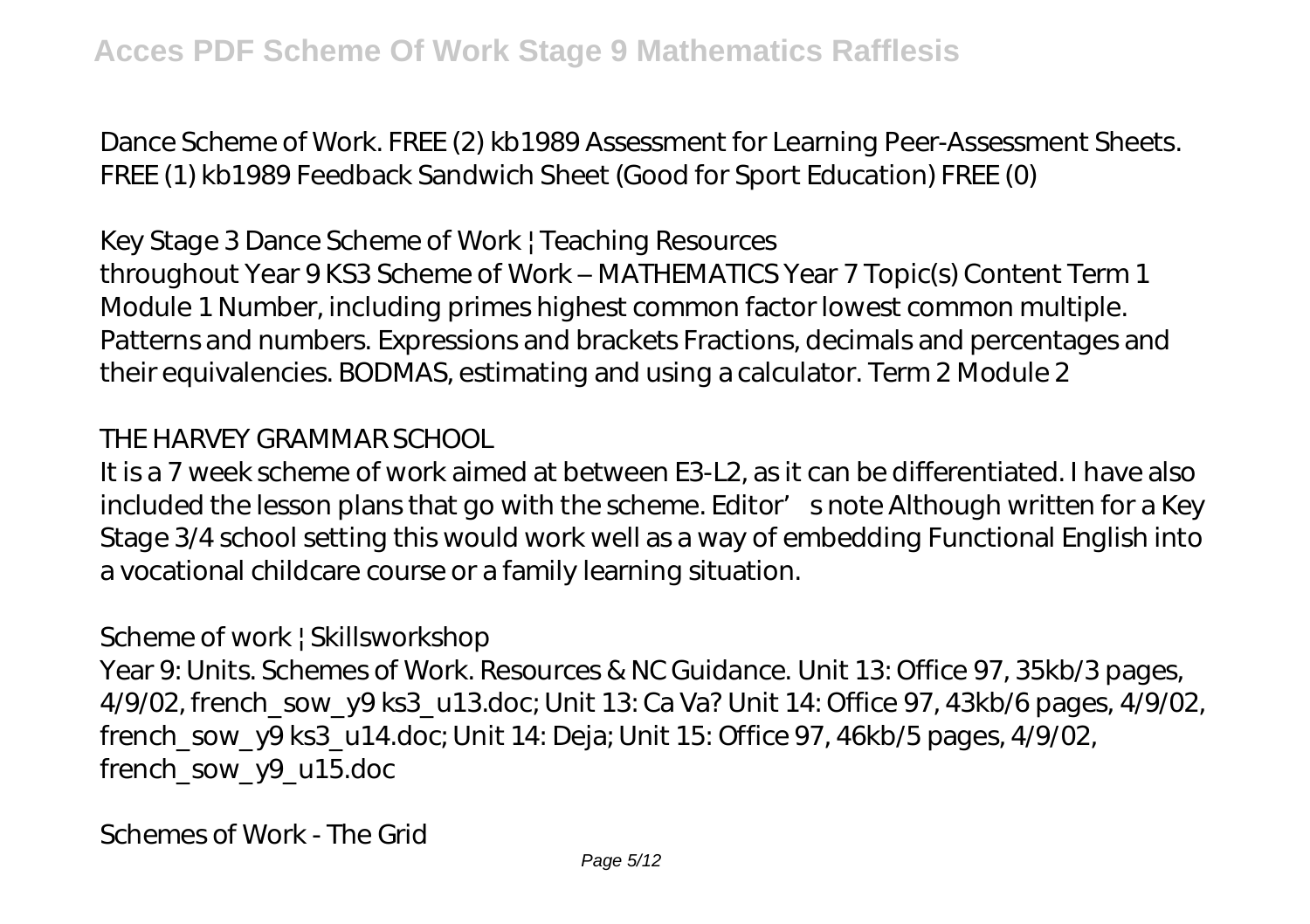Interactive scheme of work – helps you manage the content for History by recommending how long to spend on each unit; Printable schemes of work – also available for Key Stage 3 (available to support both a 2 and 3-year teaching approach) Teaching guide (PDF, 1.6 MB) for Peason Edexcel GCSE (9–1) History; Course planner (DOC, 0.43 MB)

# *Edexcel GCSE History teaching support | Pearson qualifications*

2.9. Rate this resource. A scheme of work produced as optional guidance from the Qualifications and Curriculum Authority (QCA) to support the teaching of science at Key Stage Three (students aged 11-14), and intended to cover all the requirements of the 2000 National Curriculum programme of study. Context. While the scheme of work is intended to be 'a comprehensive and stimulating basis for schools planning their science curriculum for 2000 and beyond', and to 'help schools improve standards

# *Key Stage Three Schemes of Work - Science | STEM*

Research the work of scientists studying the human body. Be able to talk about the importance of questions, evidence and explanations. Research the work of scientists in the fight against disease. Present findings to the whole class Secondary sources Suitable as individual homework or group work. 60min Scheme of Work – Science stage 7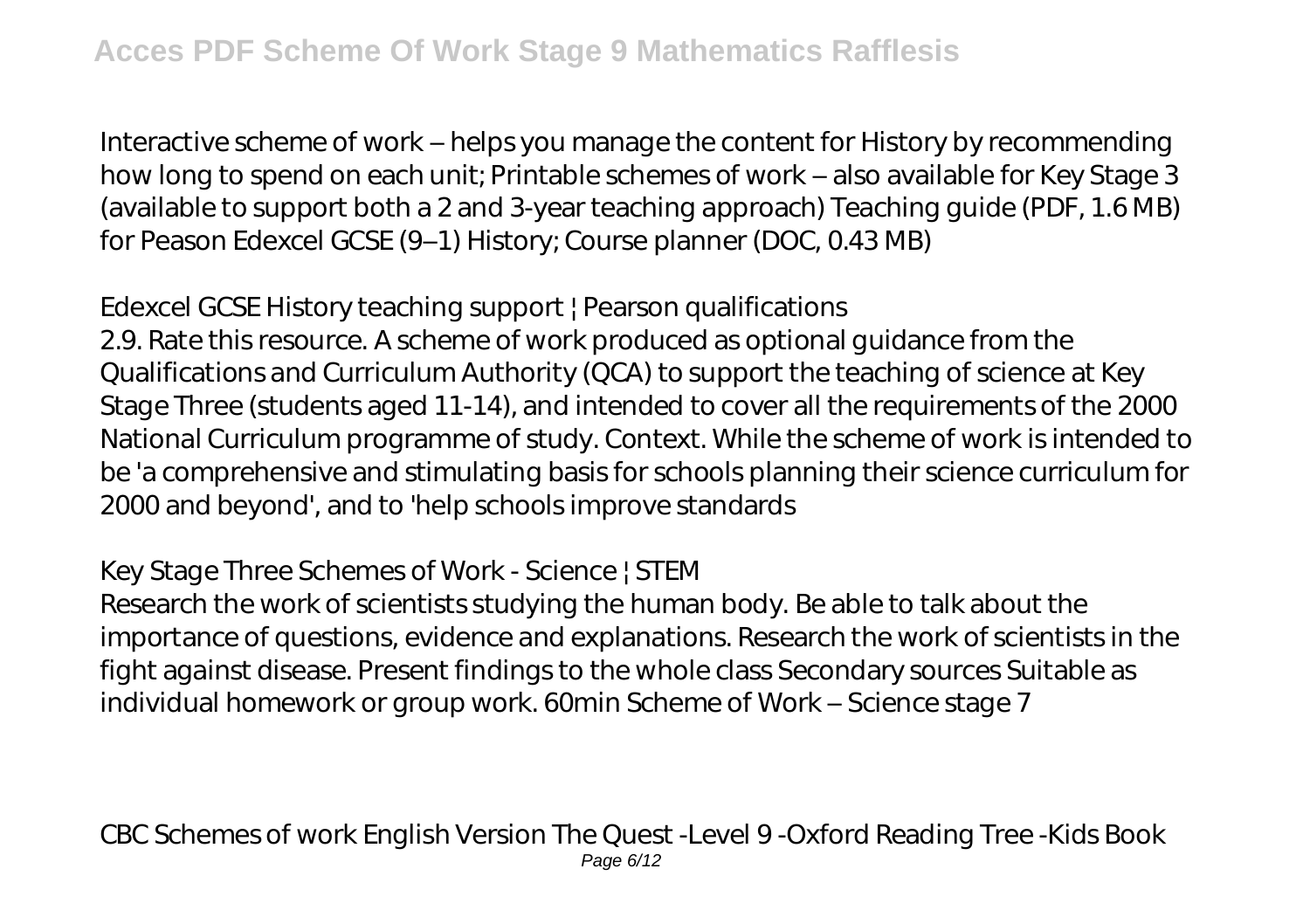*-Children's Books Read Aloud How to Get RICH in 2020 [3 Strategies for Fast Cash]* Piaget's Theory of Cognitive Development Reporting \u0026 Assessment Year 7 Evening 1 Multilevel Marketing: Last Week Tonight with John Oliver (HBO) *This Beautiful Fantastic The Litter Queen -Level 9 -Oxford Reading Tree -Kids Book -Children's Books Read Aloud* How to write an Article (Cambridge First, Advanced; Blogs) The whole of GCSE 9-1 Maths in only 2 hours!! Higher and Foundation Revision for Edexcel, AQA or OCR The whole of AQA Biology Paper 1 in only 63 minutes!! GCSE 9-1 Science revision Photosynthesis: Crash Course Biology #8 How I ranked 1st at Cambridge University - The Essay Memorisation Framework

IELTS Listening Actual Test 2020 with Answers | 19.11.2020*NPS (National Pension Scheme) - Retirement Planning* **How To Start A Pyramid Scheme** The Boy Band Con: The Lou Pearlman Story *Prophet (SAW) captivating the society, Episode 9 (English) Best of: John Mulaney | Netflix Is A Joke* Perry's Scheme of Intellectual Development *Scheme Of Work Stage 9* Link to Stage 8 Unit 1B. 60min Scheme of Work – Science stage 9. Unit 3A: 9.7 Ecology. In this unit, pupils build on their previous knowledge of organisms in their environment to develop their knowledge of . Constructing keys to identify plants and animals. Food chains, food webs and energy flow including the role of decomposers.

#### *Scheme of Work – Science stage 9*

Stage 9: Page 1. Secondary Scheme of Work: Stage 9. Unit Lessons Key 'Build a Mathematician' (BAM) Indicators Essential knowledge. Calculating 14 Calculate with roots and integer indices Manipulate algebraic expressions by expanding the product of two binomials Manipulate algebraic expressions by factorising a quadratic expression of the form Page 7/12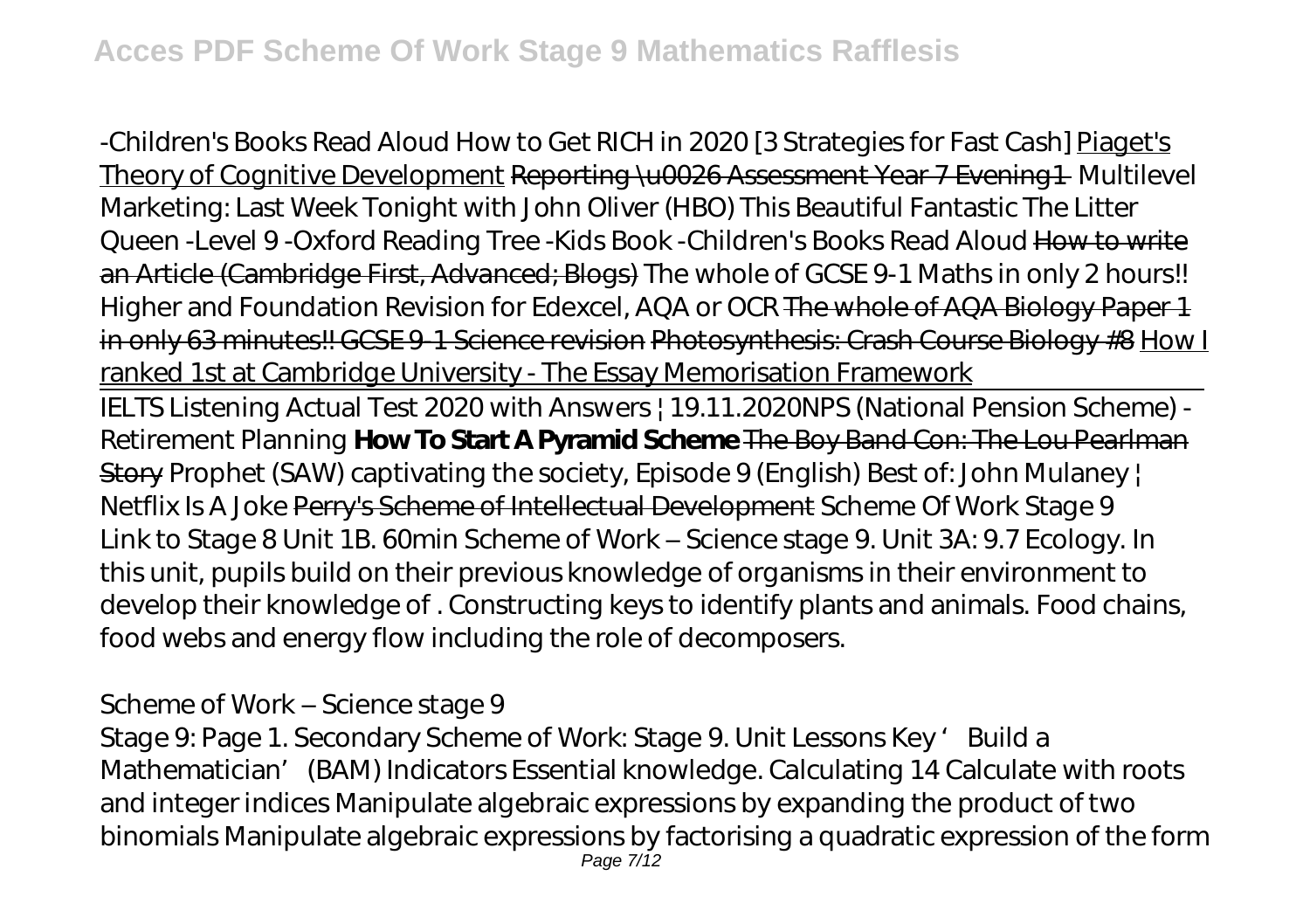$x^2$  + bx + c Understand and use the gradient of a straight line to solve problems Solve two linear simultaneous equations algebraically ...

*Secondary Scheme of Work: Stage 9 - Parkwood Academy*

(DOC) Scheme of Work Science Stage 9.v | andrie metaluriawan - Academia.edu Academia.edu is a platform for academics to share research papers.

#### *(DOC) Scheme of Work Science Stage 9.v | andrie ...*

GCSE Science (9-1) AQA GCSE Science: Schemes of Work AQA 5-year scheme of work leading to Combined Science GCSE AQA 5-year scheme of work leading to Separate Science ...

#### *Secondary | Science | GCSE Science 9-1 | Schemes of Work ...*

Download schemes of work from the relevant syllabus page on Teacher Support. Coming soon ! Look out for the new schemes of work to support the latest revised syllabuses for first assessment in 2020 from April 2018.

#### *Schemes of work*

The scheme of work consists of 14 stages. Assessments are provided for each stage and you should pass one stage, with a score of 80% or above, before moving onto the next. Stages 1-10 will cover all of the topics for Maths Foundation GCSE. Stages 11-14 are for Higher GCSE only.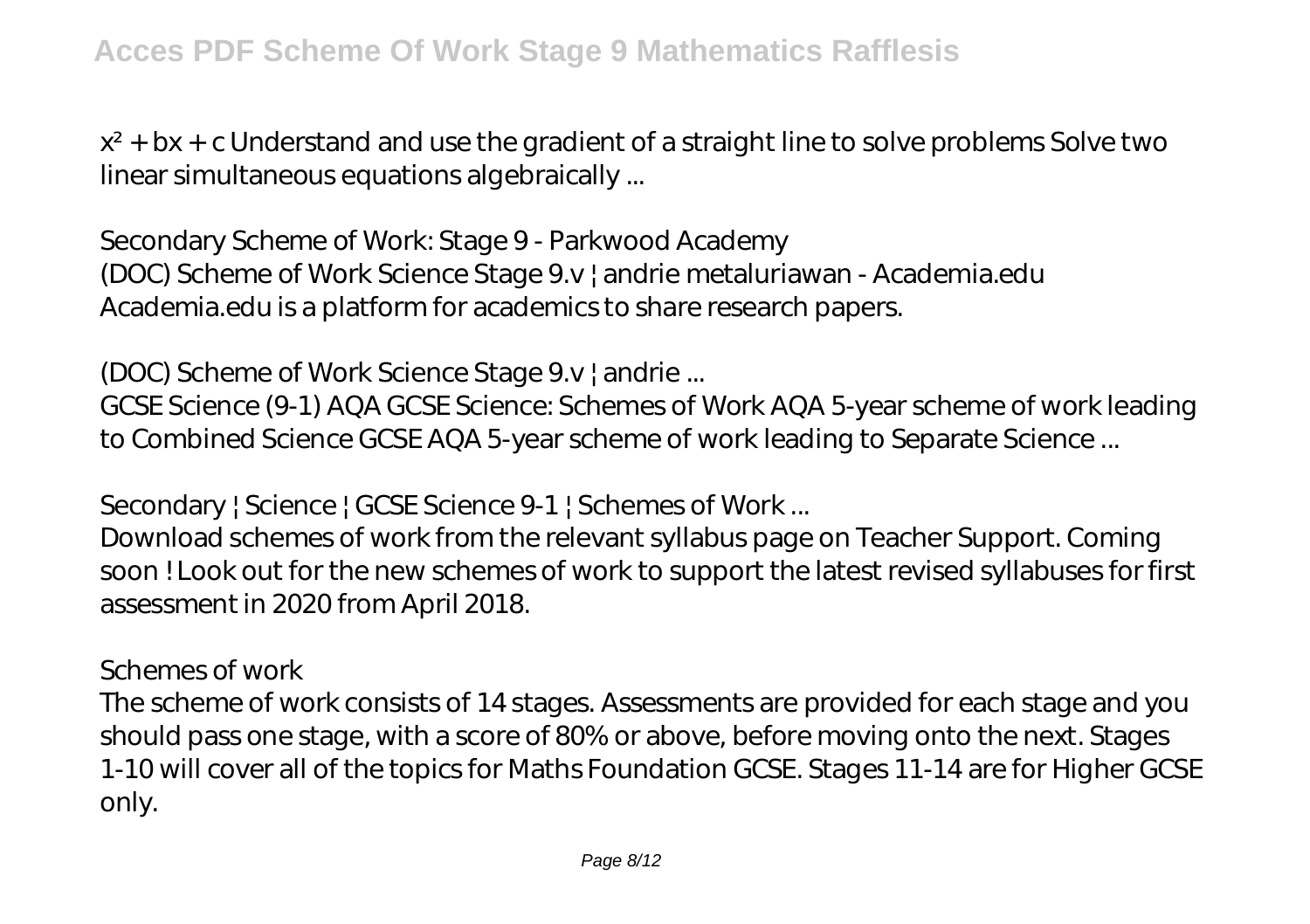#### *Maths Genie - Scheme of Work*

Key Stage: 3 YEAR: 9 DURATION: 6 LESSONS AIM: Pupils will focus on replicating and developing techniques as well as implementing and refinin g strategic play to outwit opponents. Pupils will be able to demonstrate the essential elements of attack an d defence. In net games, it is the player aim to get the ball to land in the target

# *Scheme of Work: Badminton Key Stage: 3 YEAR: 9 DURATION: 6 ...*

The Spring schemes of learning will be updated to include the recap steps and additional guidance by the end of November. For anyone planning ahead, please use the lesson by lesson progression documents. Thank you for your patience. Lesson-by-lesson overviews 2020/21. Our Lesson-by-lesson overviews are here! Year 1. Year 2. Year 3. Year 4.

# *Primary SOL | White Rose Maths | Primary Schemes of Learning*

Here you'll find classroom resources, PowerPoint presentations, lesson plans and teaching ideas for students from Year 7 to Year 11. You'll also find schemes of work for post-16 students. Choose from a range of materials that have been created, used and reviewed by fellow teachers.

# *Secondary School Teaching Resources: KS3, GCSE and Beyond ...*

Key Stage 3/4 Schemes of work for the 2014 curriculum And a framework for assessment based on the Kangaroo Maths BAM Indicators. These schemes of work are based on a model of progression which is part of a wider picture. They are designed to be used according to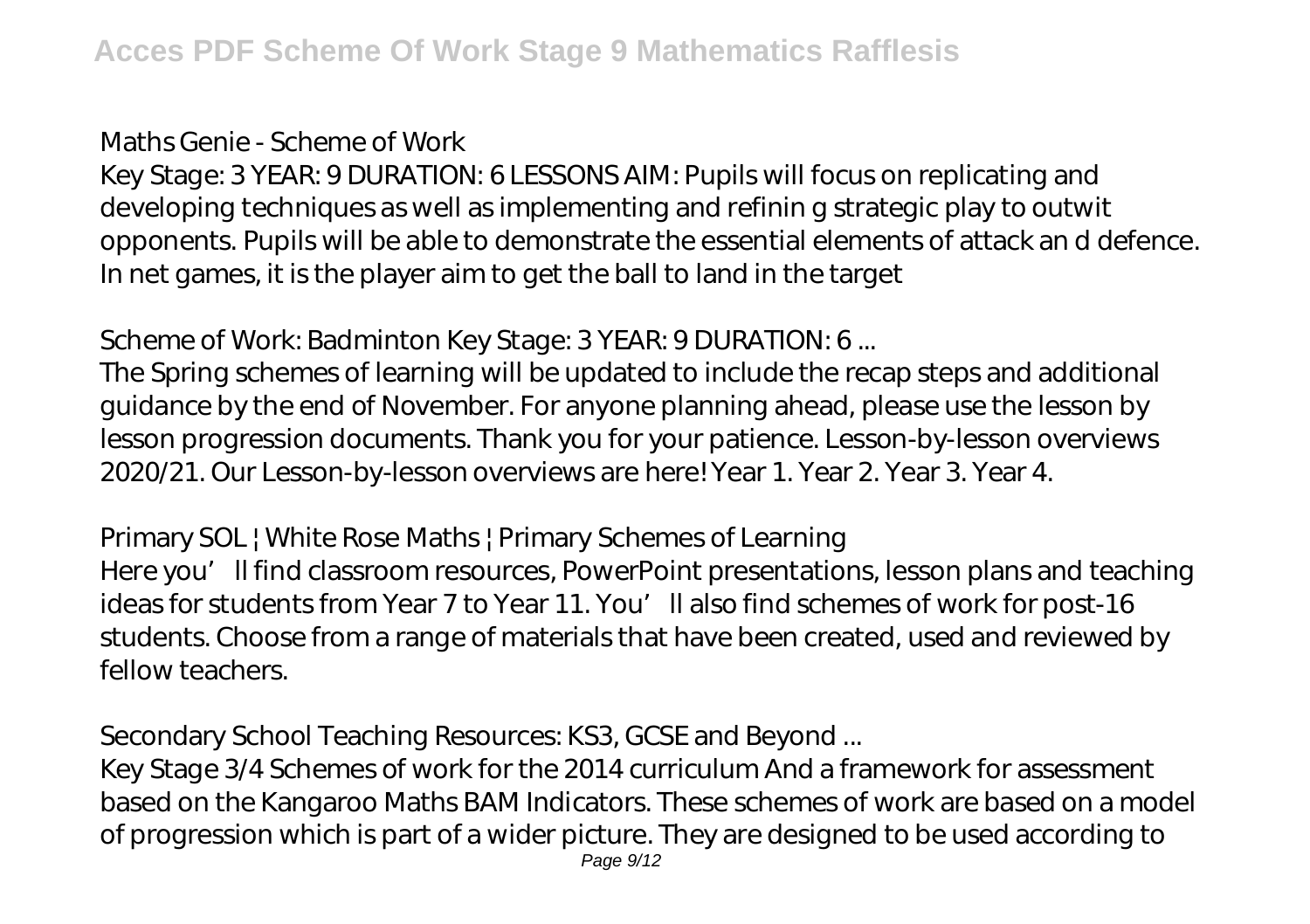the prior attainment of students at primary school, and the way in which they are ...

# *Kangaroo Maths - Kenny's Pouch*

I designed the Key Stage 3 and GCSE schemes of work to be just that. They are fully aligned with the current specifications and are suitable for study across all UK examination boards including Edexcel, AQA, WJEC and OCR. The schemes provide a long and medium term plan for the entire Key Stage 3, Foundation and Higher GCSE courses.

# *Mathematics Schemes of Work - Mr-Mathematics.com*

A scheme of work produced as optional guidance from the Qualifications and Curriculum Authority (QCA) to support the teaching of science at Key Stages One and Two (students aged 5-11), and intended to cover all the requirements of the 2000 National Curriculum programme of study. ContextWhile the scheme of work is intended to be "a comprehensive and stimulating basis for schools planning ...

# *Key Stages One and Two Schemes of Work - Science | STEM*

Cutting edge scheme of work for lessons using dance movies as a stimulus. Cutting edge scheme of work for lessons using dance movies as a stimulus. International; ... Key Stage 3 Dance Scheme of Work. FREE (2) kb1989 Assessment for Learning Peer-Assessment Sheets. FREE (1) kb1989 Feedback Sandwich Sheet (Good for Sport Education) FREE (0)

*Key Stage 3 Dance Scheme of Work | Teaching Resources* Page 10/12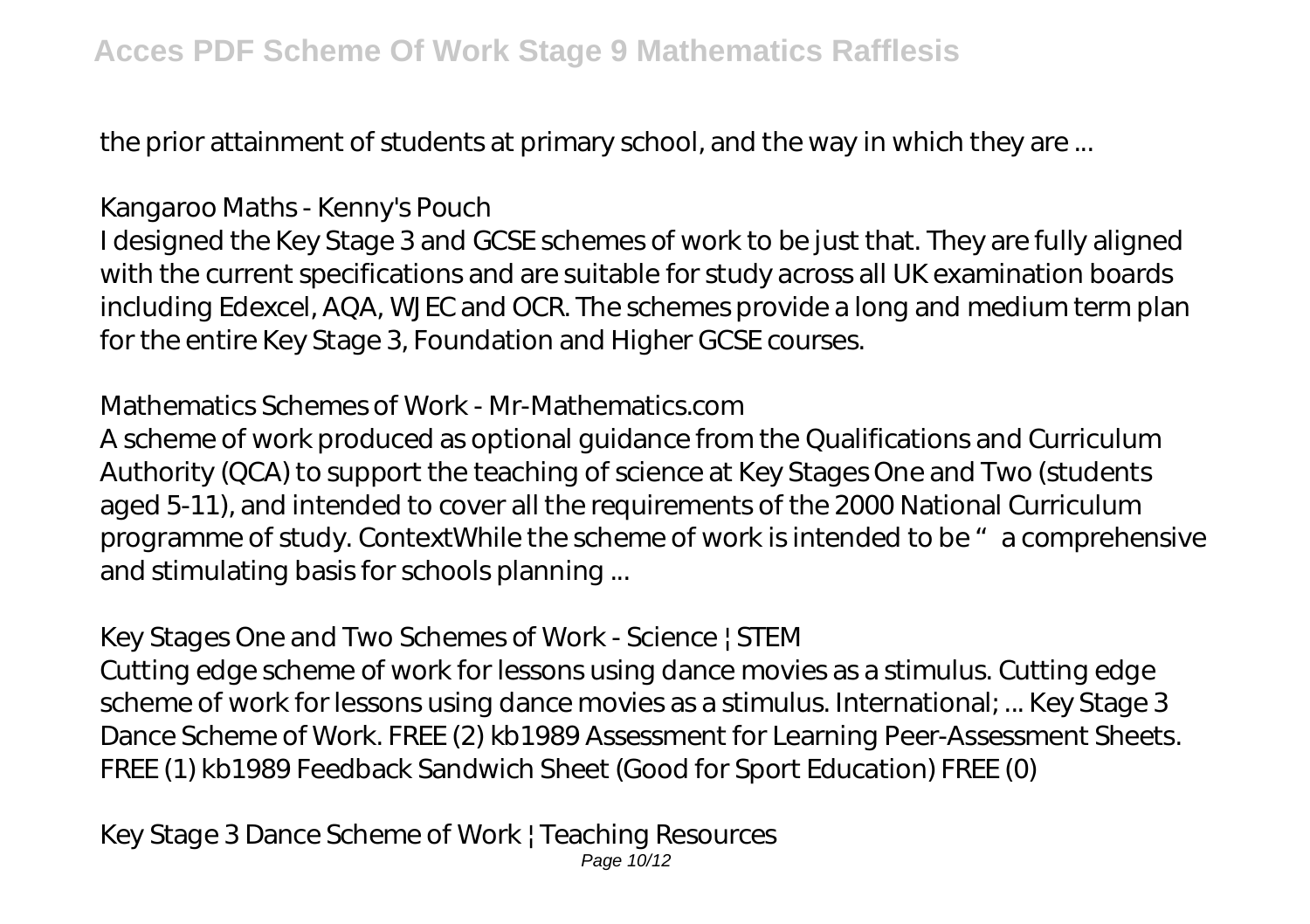throughout Year 9 KS3 Scheme of Work – MATHEMATICS Year 7 Topic(s) Content Term 1 Module 1 Number, including primes highest common factor lowest common multiple. Patterns and numbers. Expressions and brackets Fractions, decimals and percentages and their equivalencies. BODMAS, estimating and using a calculator. Term 2 Module 2

# *THE HARVEY GRAMMAR SCHOOL*

It is a 7 week scheme of work aimed at between E3-L2, as it can be differentiated. I have also included the lesson plans that go with the scheme. Editor' snote Although written for a Key Stage 3/4 school setting this would work well as a way of embedding Functional English into a vocational childcare course or a family learning situation.

#### *Scheme of work | Skillsworkshop*

Year 9: Units. Schemes of Work. Resources & NC Guidance. Unit 13: Office 97, 35kb/3 pages, 4/9/02, french\_sow\_y9 ks3\_u13.doc; Unit 13: Ca Va? Unit 14: Office 97, 43kb/6 pages, 4/9/02, french\_sow\_y9 ks3\_u14.doc; Unit 14: Deja; Unit 15: Office 97, 46kb/5 pages, 4/9/02, french\_sow\_y9\_u15.doc

#### *Schemes of Work - The Grid*

Interactive scheme of work – helps you manage the content for History by recommending how long to spend on each unit; Printable schemes of work – also available for Key Stage 3 (available to support both a 2 and 3-year teaching approach) Teaching guide (PDF, 1.6 MB) for Peason Edexcel GCSE (9–1) History; Course planner (DOC, 0.43 MB)